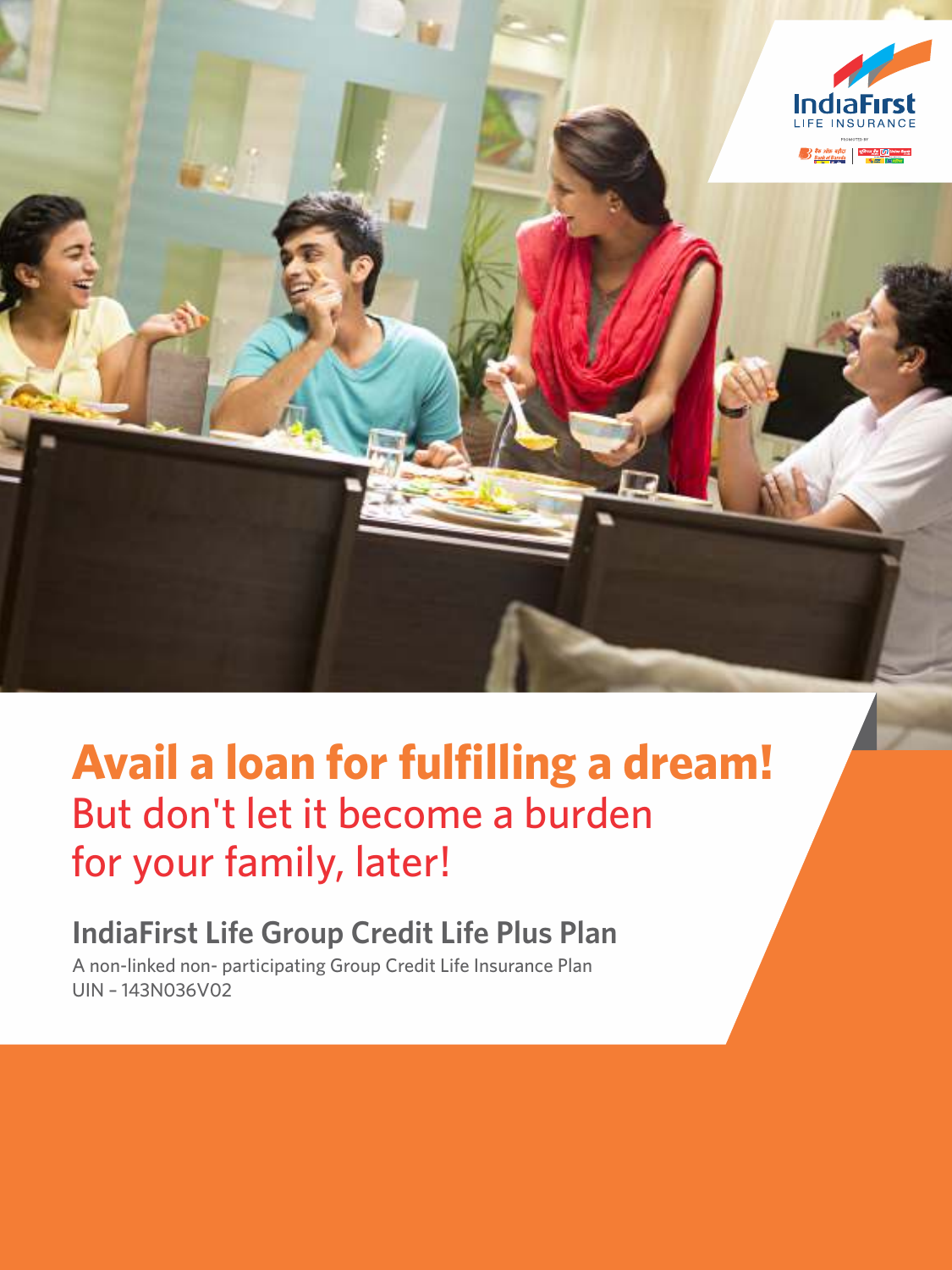# **Before you start reading**

#### **Important Note**

IndiaFirst Life Group Credit Life Plus Plan is referred to as the Policy throughout the brochure.

#### **How will this brochure help you?**

This brochure gives you details of how the Policy works throughout its lifetime. It's an important document to refer to.

#### **To help your understanding**

We've done our best to explain everything as simply as possible; however you're likely to come across some terms you're unfamiliar with. Where possible, we've explained these.

We have used plain language that's easy to understand and believe this brochure is a good place to start when considering a risk cover.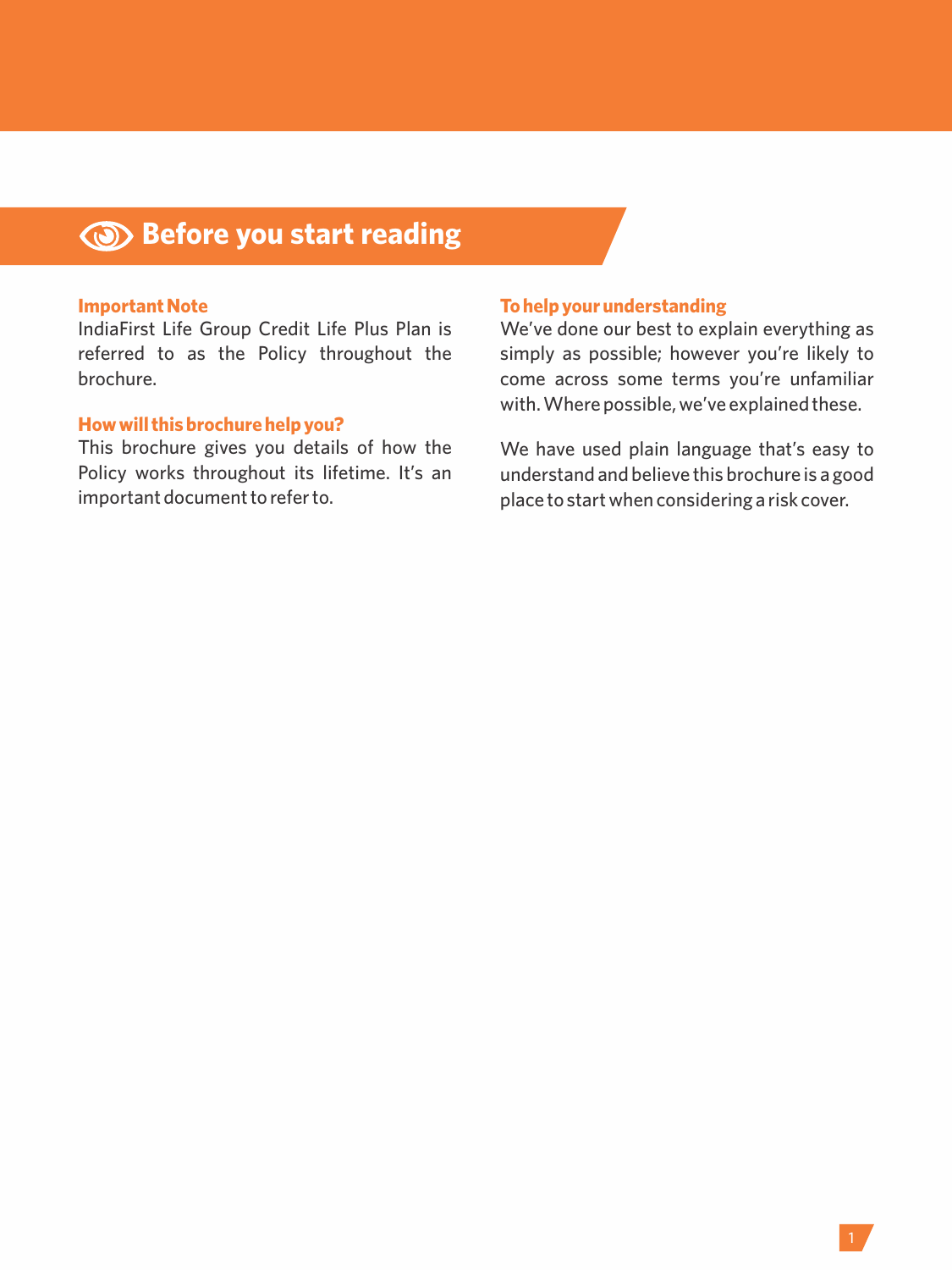## **Introduction**

#### **While you help bring dreams to reality; we stand by your side to protect those dreams**

When you set out to buy a new house or a new car: you find that it is important to manage finances for your purchase and the way you can make payments in convenient installments. However, you also need to evaluate the impact of not being able to pay the outstanding balance of your loan if something untoward was to happen.

IndiaFirst Life Group Credit Life Plus Plan helps your members with the assurance of freedom from financial liability in case of death of the member or total permanent disability due to an accident. The plan protects not just the asset but also relieve their loved ones from the loan liability that may arise in case of any unforeseen event.

## **Executive Summary**

#### **Key Features**

#### **You, Master Policyholder**

- **•** Provide your members with an enhanced value offering; give them security along with finances to enliven their dreams
- This enhanced value offering will also result in an increased customer loyalty
- Control your liability exposure, as we help to pay the outstanding loan amount in the unfortunate event of the member's demise or total permanent disability due to an accident.

#### **Your Members**

- Future proof your assets as well as your loved ones against the loan liability
- **Ensure your dreams are protected and liability** free in case of an unfortunate event, be it death or total permanent disability due to an accident
- Cover not just yourself but even your partner who has taken up the loan along with you to ensure a complete security of your loved ones

■ Choose between Level or Reducing cover as per your needs

#### **Risk Factors**

- **In case of Reducing cover option, the death** benefit amount may be lower than the outstanding loan amount as cover schedule of insurance is on the basis of fixed loan interest rate at the time of availing the cover while outstanding loan amount varies according to the actual loan interest rate which varies from time to time due to movement in base rate by the financial institution.
- There can be a maximum of two joint borrowers under this policy so for partnership / business loan where there are more than 2 members one policy may not suffice.
- Tax laws are subject to change from time to time as per Government Tax Laws. This may impact total premiums paid by you or your member as applicable..

## **1. What is IndiaFirst Life Group Credit Life Plus Plan?**

IndiaFirst Life Group Credit Life Plus Plan is a nonparticipating, non-linked group credit life insurance plan that can be offered to

- Loanees from Banks and Financial Institutions
- Employees taking loans from their employers
- The members of Employee welfare societies say employee co-operative societies offering loans to their members
- Card holders (Credit Card companies are likely to provide loans to the credit card customers based on their past credit history. Those type of loans which falls under personal loan category for a term of say 2 to 5 years period will be covered here)
- Micro-finance loans in Rural or Social Sector

You, the Master Policyholder can provide an opportunity to your members/ customers to secure their loved ones against the burden of repayment in case of unfortunate event of the life assured's/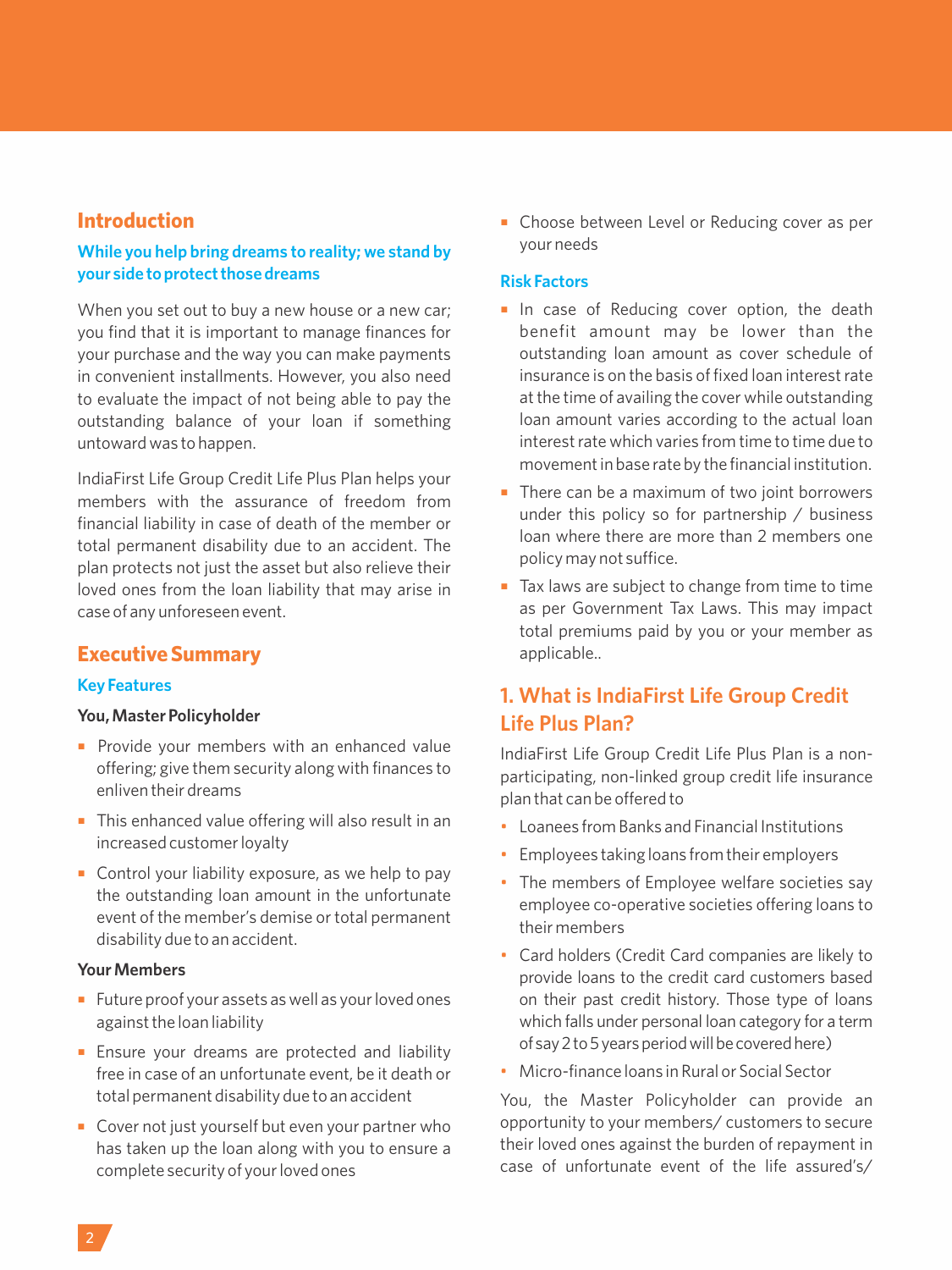member's demise or total permanent disability due to the accident during the cover term. The policy will also help you, the Master Policyholder to protect your assets against uncertainty.

## **2. Who can be a part of this policy?**

This policy includes the 'Master Policyholder and the 'Member'.

#### **Who is the Master Policyholder?**

Master Policyholder is the entity or organization (Bank or Financial Institution) that provides this policy to its customers / members who have taken loans. The Master Policyholder holds the Master Policy.

#### **Who is the Member?**

Member is the customer / employee of the Master Policyholder and is the Life Assured under this policy. The benefits are payable on the member's life. The age limits for a member are -

| Minimum age at entry                             | 14 years (last birthday) |
|--------------------------------------------------|--------------------------|
| Maximum age at entry                             | 70 years (last birthday) |
| Maximum age at maturity 76 years (last birthday) |                          |

#### **What is the group size to whom the cover can be offered?**

| Minimum group size |          |
|--------------------|----------|
| Maximum group size | No limit |

## **3. What are the cover options available under this policy?**

You can offer all of the following cover types to your members -

- 1. Life Cover
- 2. Life Cover + Accidental Total Permanent Disability
- 3. Life Cover + Accidental Death

4. Life Cover + Accidental Total Permanent Disability + Accidental Death

Sum Assured can be either Level Term Cover or Reducing Term Cover

|                                                                         | Regular<br>Premium | Limited<br>Premium | Single<br>Premium |
|-------------------------------------------------------------------------|--------------------|--------------------|-------------------|
| Level Term Cover                                                        |                    |                    |                   |
| <b>Reducing Term</b><br>Cover (linked to<br>loan repayment<br>schedule) | ×                  |                    |                   |

## **4. What is the term of the policy?**

The term of the policy is the cover term of the member which will depend upon the tenure of the loan subject to the conditions mentioned below:

| Cover<br>Term   | Regular<br>Premium | Limited<br>Premium -<br>5 Years | Limited<br>Premium-<br>10 Years | Single<br>Premium                                                                                                                                          |
|-----------------|--------------------|---------------------------------|---------------------------------|------------------------------------------------------------------------------------------------------------------------------------------------------------|
| Minimum<br>Term | 5<br>Years         | 8<br>Years                      | 14<br>Years                     | 1 month to<br>36 months<br>when cover<br>term is in<br>multiple of<br>months<br>2 years to<br>30 years<br>when cover<br>term is in<br>multiple of<br>years |
| Maximum<br>Term | 30<br>Years        | 30<br>Years                     | 30<br>Years                     | 30<br>Years                                                                                                                                                |

Maximum Cover Term per member should be less than or equal to loan term subject to the maximum cover term of 30 years

## **What are the premium paying options available under the policy?**

| Regular Premium        | Equal to Cover Term |
|------------------------|---------------------|
| <b>Limited Premium</b> | 5 years / 10 years  |
| Single Premium         | One-time payment    |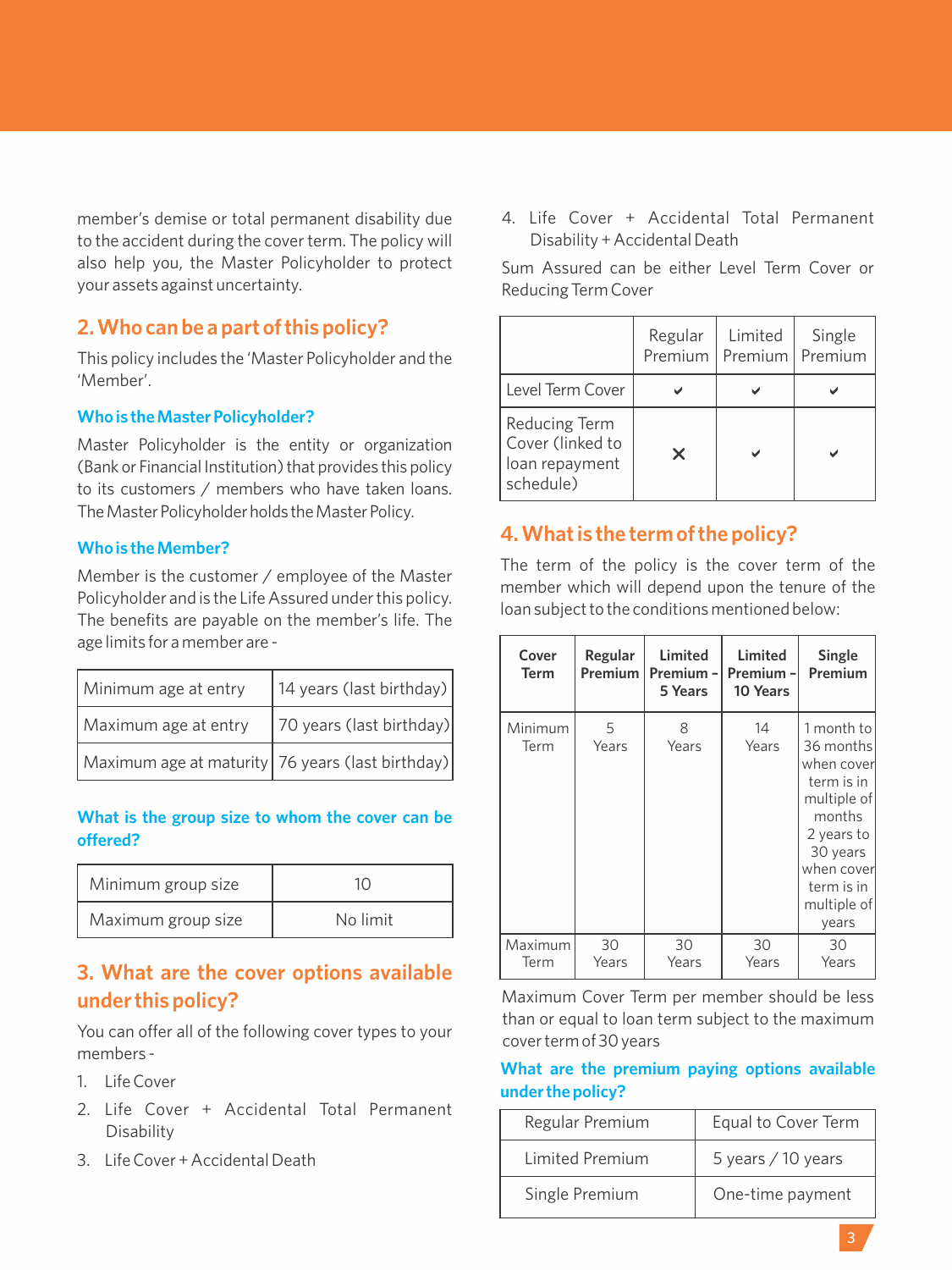## **5. What is the Sum Assured that can be offered to the member against his/her loan?**

| Minimum Sum Assured   Rs. 5,000/- per member                                                                                                                 |
|--------------------------------------------------------------------------------------------------------------------------------------------------------------|
| Maximum Sum Assured   Other than Micro Finance Loan - No Limit; subject to Board approved underwriting policy<br>Micro Finance Loan - Rs. 200,000 per member |

The minimum death benefit amount at any time during the cover term would be at least Rs.5,000

#### **Does the policy offer a high Sum Assured discount?**

Yes, the policy offers a high Sum Assured discount to the member as per the table below:

| <b>Premium Paying</b><br><b>Options</b> | <b>Sum Assured greater</b><br>than equals to (Rs) | <b>For Reducing Term Cover</b><br>Discount rate as a %<br>on premium rate | <b>For Level Term Cover</b><br>Discount rate as a %<br>on premium rate |
|-----------------------------------------|---------------------------------------------------|---------------------------------------------------------------------------|------------------------------------------------------------------------|
| Single Premium                          | 3,00,00,000                                       | $1\%$                                                                     | 4%                                                                     |
| Limited Pay 5 years                     | 5,00,00,000                                       | 1.5%                                                                      | 3%                                                                     |
| Limited Pay 10 years                    | 7,50,00,000                                       | 1.5%                                                                      | 3%                                                                     |
| Regular Premium                         | 10.00.00.000                                      | N.A.                                                                      | $1\%$                                                                  |

## 6. What are the modes of payment of premium?

| Regular premium | Monthly (through ECS or Direct Debit)/ quarterly/ six-monthly/ yearly |
|-----------------|-----------------------------------------------------------------------|
| Limited premium | Monthly (through ECS or Direct Debit)/ quarterly/ six-monthly/ yearly |
| Single premium  | One time premium only                                                 |

## The following premium frequency factors for half-yearly, quarterly and monthly policies will apply on Annual Premiums.

| Premium Frequency | Factor to be applied to Annual Premium |
|-------------------|----------------------------------------|
| Half-yearly       | 0.5119                                 |
| Quarterly         | 0.2551                                 |
| Monthly           | 0.0870                                 |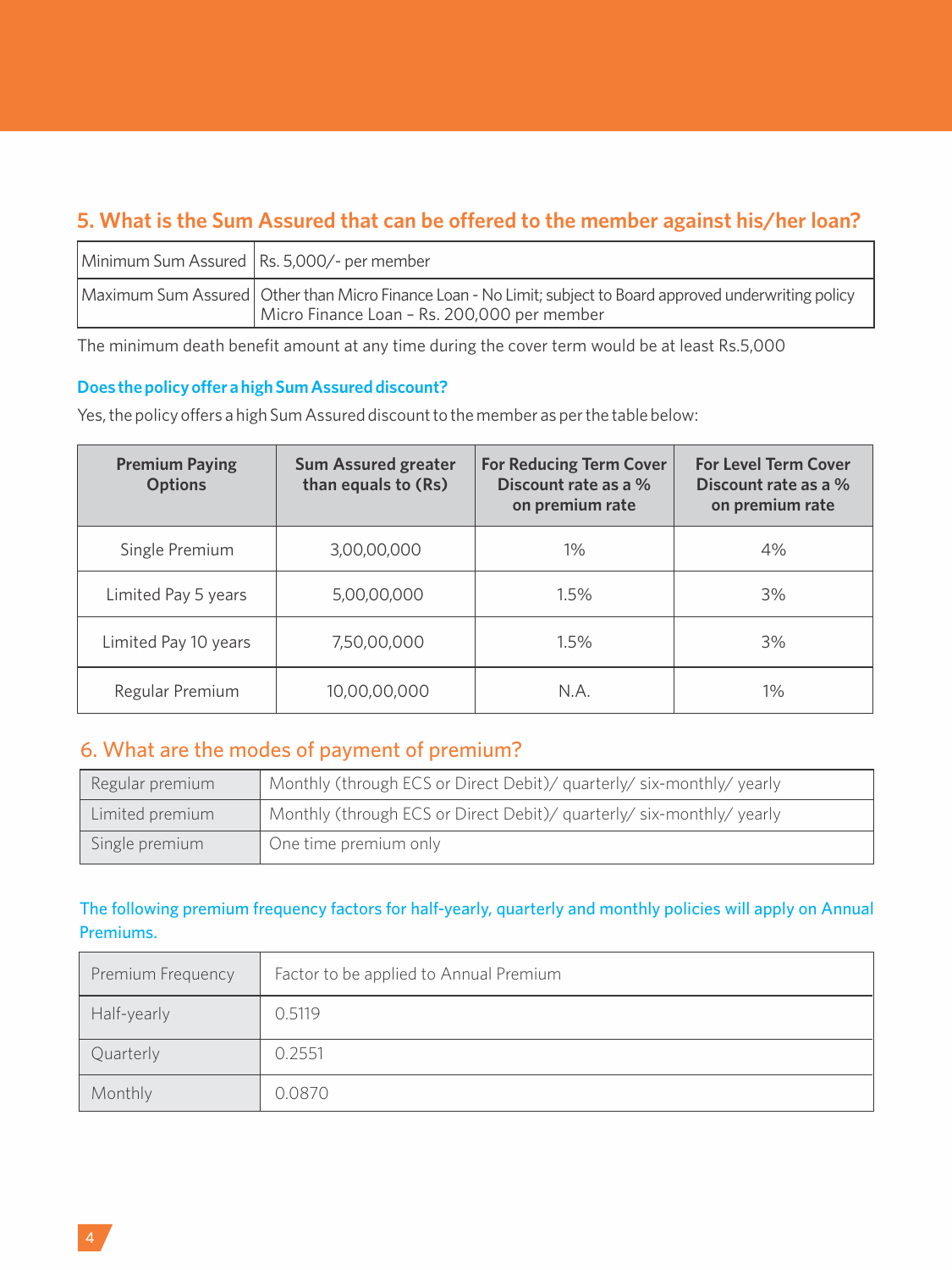## 7. How does this policy work?

|                 | Level Term Cover                                                                                                                                                                                                      | <b>Reducing Term Cover</b>                                                                                                                                                                                                                                       |
|-----------------|-----------------------------------------------------------------------------------------------------------------------------------------------------------------------------------------------------------------------|------------------------------------------------------------------------------------------------------------------------------------------------------------------------------------------------------------------------------------------------------------------|
| Premium payment | • Your member can choose between<br>Regular / Limited / Single Premium                                                                                                                                                | • Your member can choose between<br>Limited / Single Premium                                                                                                                                                                                                     |
|                 | The premium amount is based on age<br>at entry, gender, cover term, premium<br>payment term, loan type etc.                                                                                                           | Thepremiumamountisbasedonageatentry,<br>gender, cover term, premium payment term,<br>loantype, loaninterest, moratorium periodetc.                                                                                                                               |
| Cover term      | Equal to the term of the loan at<br>inception of the policy                                                                                                                                                           | • Equal to the term of the loan at<br>inception of the policy                                                                                                                                                                                                    |
| Sum assured     | Equal to the initial loan amount<br>$\bullet$<br>• It is fixed and does not change<br>during the policy term<br>• Your member will be provided with<br>the Certificate of Insurance at the<br>beginning of the policy | • Sum Assured is the initial loan<br>amount and decreasing over the<br>term of the loan, linked to reducing<br>cover schedule<br>• Your member will be provided with the<br>Certificate of Insurance along with cover<br>schedule at the beginning of the policy |

## 8. What happens in case of the Member's/ Life Assured's demise or total permanent disability due to an accident?

## **Following benefits will be payable in case of any unfortunate event:**

|                                                                | Cover Options   Level Term Cover                                                                                                                                                                                                          | <b>Reducing Term Cover</b>                                                                                                                                                                                                                                                                                                                                          |
|----------------------------------------------------------------|-------------------------------------------------------------------------------------------------------------------------------------------------------------------------------------------------------------------------------------------|---------------------------------------------------------------------------------------------------------------------------------------------------------------------------------------------------------------------------------------------------------------------------------------------------------------------------------------------------------------------|
| Life Cover                                                     | In case of death of the Life Assured; Sum<br>Assured as opted at the inception is payable                                                                                                                                                 | In case of death of the Life Assured;<br>outstanding cover amount as per the cover<br>schedule immediately preceding the date of<br>death of life assured is payable                                                                                                                                                                                                |
| Life Cover +<br>Accidental<br>Total<br>Permanent<br>Disability | In case of death or total permanent disability<br>due to an accident of the Life Assured; Sum<br>Assured as opted at the inception is payable                                                                                             | In case of death or total permanent disability<br>due to an accident of the Life Assured:<br>outstanding cover amount as per the cover<br>schedule immediately preceding the date of<br>death or disability of life assured is payable                                                                                                                              |
| Life Cover +<br>Accidental<br>Death                            | In case of death of the Life Assured; Sum<br>Assured as opted at the inception is payable<br>Plus<br>In case of accidental death of the Life Assured:<br>additional benefit equal to Sum Assured as<br>opted at the inception is payable. | In case of death of the Life Assured:<br>outstanding cover amount as per the cover<br>schedule immediately preceding the date of<br>death is payable<br>Plus<br>In case of accidental death of the Life<br>Assured; additional benefit equal to the<br>outstanding cover amount as per the cover<br>schedule immediately preceding the date of<br>death is payable. |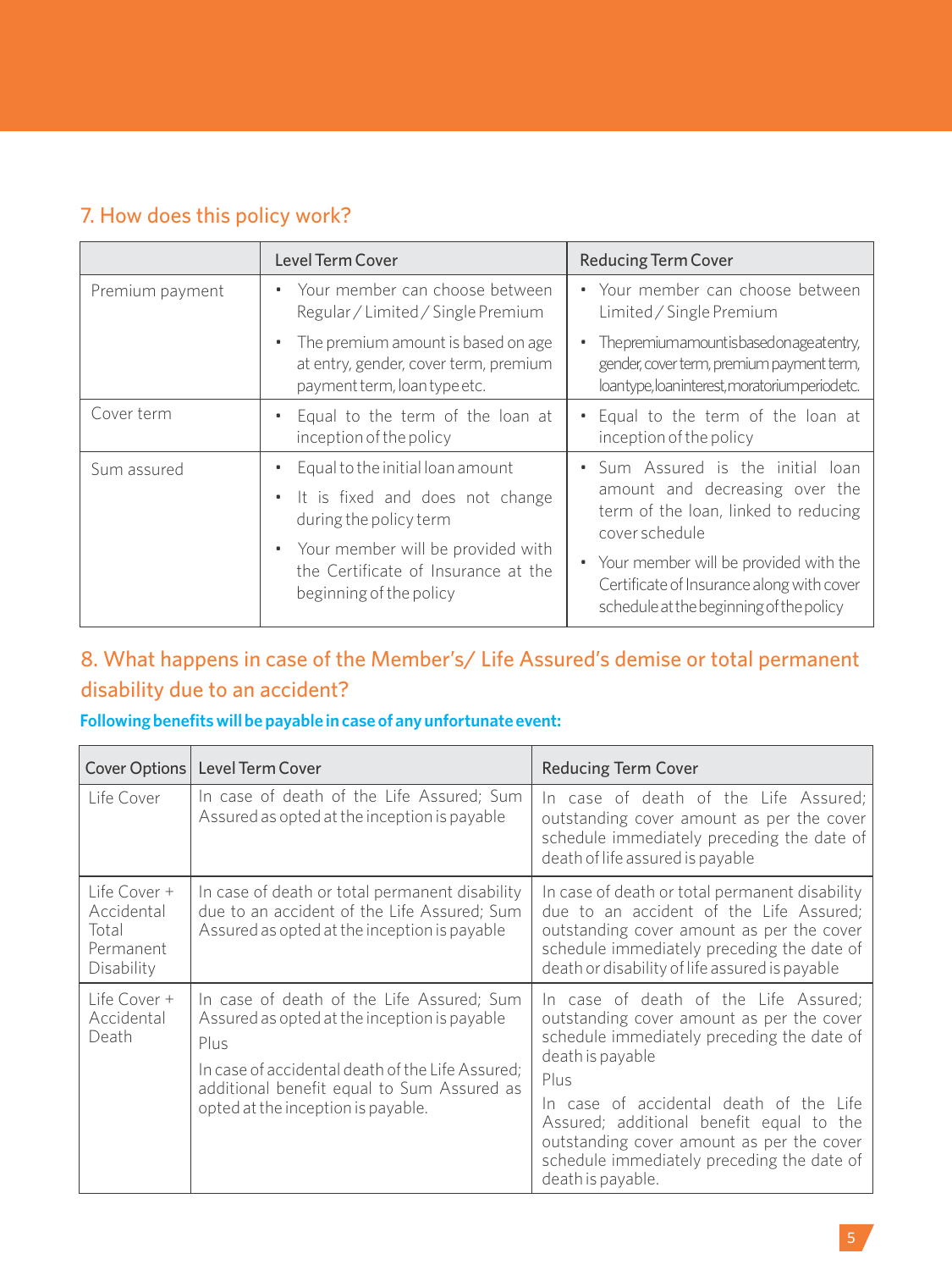| Life Cover +<br>Accidental<br>Total<br>Permanent<br>Disability $+$<br>Accidental<br>Death | In case of death or total permanent disability<br>due to an accident of the Life Assured; Sum<br>Assured as opted at the inception is payable<br>Plus<br>In case of accidental death of the Life Assured;<br>additional benefit equal to Sum Assured as<br>opted at the inception is payable. | In case of death or total permanent disability<br>due to an accident of the Life Assured;<br>outstanding cover amount as per the cover<br>schedule immediately preceding the date of<br>death or total permanent disability is payable<br>Plus<br>In case of accidental death of the Life<br>Assured; additional benefit equal to<br>outstanding cover amount as per the cover<br>schedule immediately preceding the date of<br>death is payable. |
|-------------------------------------------------------------------------------------------|-----------------------------------------------------------------------------------------------------------------------------------------------------------------------------------------------------------------------------------------------------------------------------------------------|---------------------------------------------------------------------------------------------------------------------------------------------------------------------------------------------------------------------------------------------------------------------------------------------------------------------------------------------------------------------------------------------------------------------------------------------------|
|-------------------------------------------------------------------------------------------|-----------------------------------------------------------------------------------------------------------------------------------------------------------------------------------------------------------------------------------------------------------------------------------------------|---------------------------------------------------------------------------------------------------------------------------------------------------------------------------------------------------------------------------------------------------------------------------------------------------------------------------------------------------------------------------------------------------------------------------------------------------|

The benefit shall be payable as under:

- In case of Regulated Entities is the master policyholder, under Lender- Borrower scheme, the Outstanding Loan amount, if any shall be payable to the Master Policyholder subject to prior authorization from the Member taken at the inception of policy. Any residual benefit shall be paid to the Nominee.
- In case of Other Entities, the Benefit shall be payable to the Nominee.

Please Note -

Regulated Entities shall mean to include - Reserve Bank of India ("RBI") regulated Scheduled Banks (including co-operative Banks), NBFCs having Certificate of Registration from RBI, National Housing Bank ("NHB") regulated Housing Finance Companies, National Minority Development Finance Corporation (NMDFC) and it's States Channelizing Agencies or Small Finance Banks regulated by RBI.

Other Entities shall mean the entities other than Regulated Entities as mentioned above.

#### Total and Permanent Disability refers to a disability, which:

- a. is caused by Bodily Injury resulting from an accident, and
- b. occurs due to the said bodily injury, directly and independently of any other causes, and
- c. occurs within 180 days of the occurrence of such accident irrespective of the expiry of cover term provided date of accident is within the cover term

For the purposes of this benefit, the loss of both arms, or of both legs, or of one arm and one leg, or of both eyes, shall be considered total and permanent disability, without prejudice to other causes of total and permanent disability.

"Loss of an arm or a leg" shall mean physical severance of the arm at or above the wrist or physical

severance of the leg at or above the ankle which:

- a. is caused by bodily injury resulting from an accident, and
- b. occurs due to the said bodily injury, directly and independently of any other causes, and
- c. occurs within 180 days of the occurrence of such accident irrespective of the expiry of cover term provided date of accident is within the cover term
- "Loss of an eye" shall mean total and irrevocable loss of sight of an eye which:
- a. is caused by bodily injury resulting from an accident, and
- b. occurs due to the said bodily injury, directly and independently of any other causes, and
- c. occurs within 180 days of the occurrence of such accident irrespective of the expiry of cover term provided date of accident is within the cover term

"Accident" shall mean an event or contiguous series of events, which are violent, unforeseen, involuntary, external and visible in nature, which causes Bodily Injury.

"Bodily Injury" means Injury must be evidenced by external signs such as contusion, bruise and wound except in cases of drowning and internal injury.

"Bodily Injury" means it is accidental bodily harm excluding illness or disease solely and directly caused by external, violent means which is verified and certified by a Medical Practitioner.

If any claim for Total and Permanent Disability is caused directly or indirectly due to or arises from any of the following circumstances, the benefit will not be payable -

- 1. Intentional self-inflicted injury, suicide or attempted suicide, while sane or insane;
- 2. Insured person being under the influence of drugs, alcohol, narcotics or psychotropic substances unless taken in accordance with the lawful directions and prescription of a registered medical practitioner;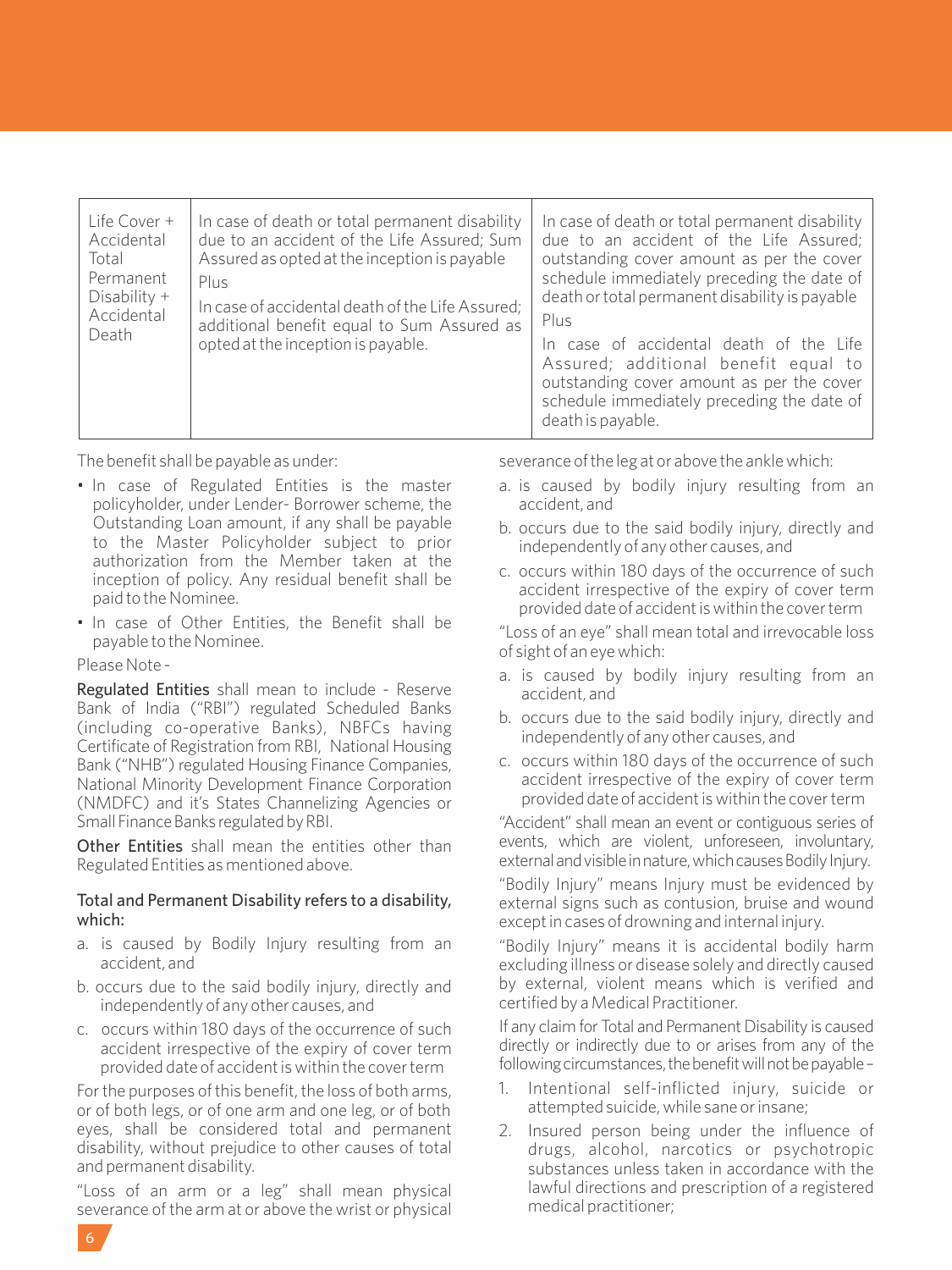- 3. War, invasion, act of foreign enemy, hostilities (whether war be declared or not), , civil war, mutiny, rebellion, terrorist act, revolution, insurrection, military or usurped power, riot or civil commotion, strikes;
- 4. Participation in any flying activity, except as a bonafide passenger in a commercially licensed aircraft;
- 5. Participation by the insured person in a criminal or unlawful act;
- 6. Any disability due to accident that occurred before the effective date of the cover
- 7. Any disability due to any kind of sickness or disease before and/or after the effective date of the cover; any existing external congenital anomaly will not be covered, and policy will not be issued for such members having external congenital anomaly. Other than external congenital anomaly all other congenital anomaly will be covered.

Where External Congenital Anomaly means a condition,whichisvisibleandaccessiblepartsofthe body and present since birth, and which is abnormal with reference to form, structure or position.

- 8. Engaging in or taking part in professional sport(s) or any hazardous pursuits, including but not limited to, diving or riding or any kind of race; underwater activities involving the use of breathing apparatus or not; martial arts; hunting; mountaineering; parachuting; bungee-jumping;
- 9. Nuclear Contamination; the radio-active, explosive or hazardous nature of nuclear fuel materials or property contaminated by nuclear fuel materials or accident arising from such nature;

#### Accidental Death Benefit:

"Accidental Death" shall mean death:

a. which is caused by Bodily Injury resulting from an Accident and

b. which occurs due to the said Bodily Injury solely, directly and independently of any other causes and

c. which occurs within 180 days of the occurrence of

such Accident irrespective of the expiry of cover term provided date of accident is within the cover term

In case of Accidental Death or Accidental Total Permanent Disability occurring within 180 days of accident, provided date of accident is within the cover term, Insurer will pay the loan outstanding as per initial cover schedule on the date of accident plus any premiums, if any, paid from date of accident to date of death or disability.

If any claim for Accidental Death is caused directly or indirectly due to or arises from any of the following circumstances, the benefit will not be payable –

- 1. Intentional self-inflicted injury, suicide or attempted suicide, while sane or insane;
- 2. Insured person being under the influence of drugs, alcohol, narcotics or psychotropic substances unless taken in accordance with the lawful directions and prescription of a registered medical practitioner;
- 3. War, invasion, act of foreign enemy, hostilities (whether war be declared or not), civil war, mutiny, rebellion, terrorist act, revolution, insurrection, military or usurped power, riot or civil commotion, strikes;
- 4. Participation in any flying activity, except as a bonafide passenger in a commercially licensed aircraft;
- 5. Participation by the insured person in a criminal or unlawful act;
- 6. Any injury that occurred before the effective date of the cover
- 7. Engaging in or taking part in professional sport(s) or any hazardous pursuits, including but not limited to, diving or riding or any kind of race; underwater activities involving the use of breathing apparatus or not; martial arts; hunting; mountaineering; parachuting; bungee-jumping;
- 8. Nuclear Contamination; the radio-active, explosive or hazardous nature of nuclear fuel materials or property contaminated by nuclear fuel materials or accident arising from such nature;

## 9. How many borrowers (members) are allowed?

Under this policy, there can be a maximum of two borrowers covered under the same policy.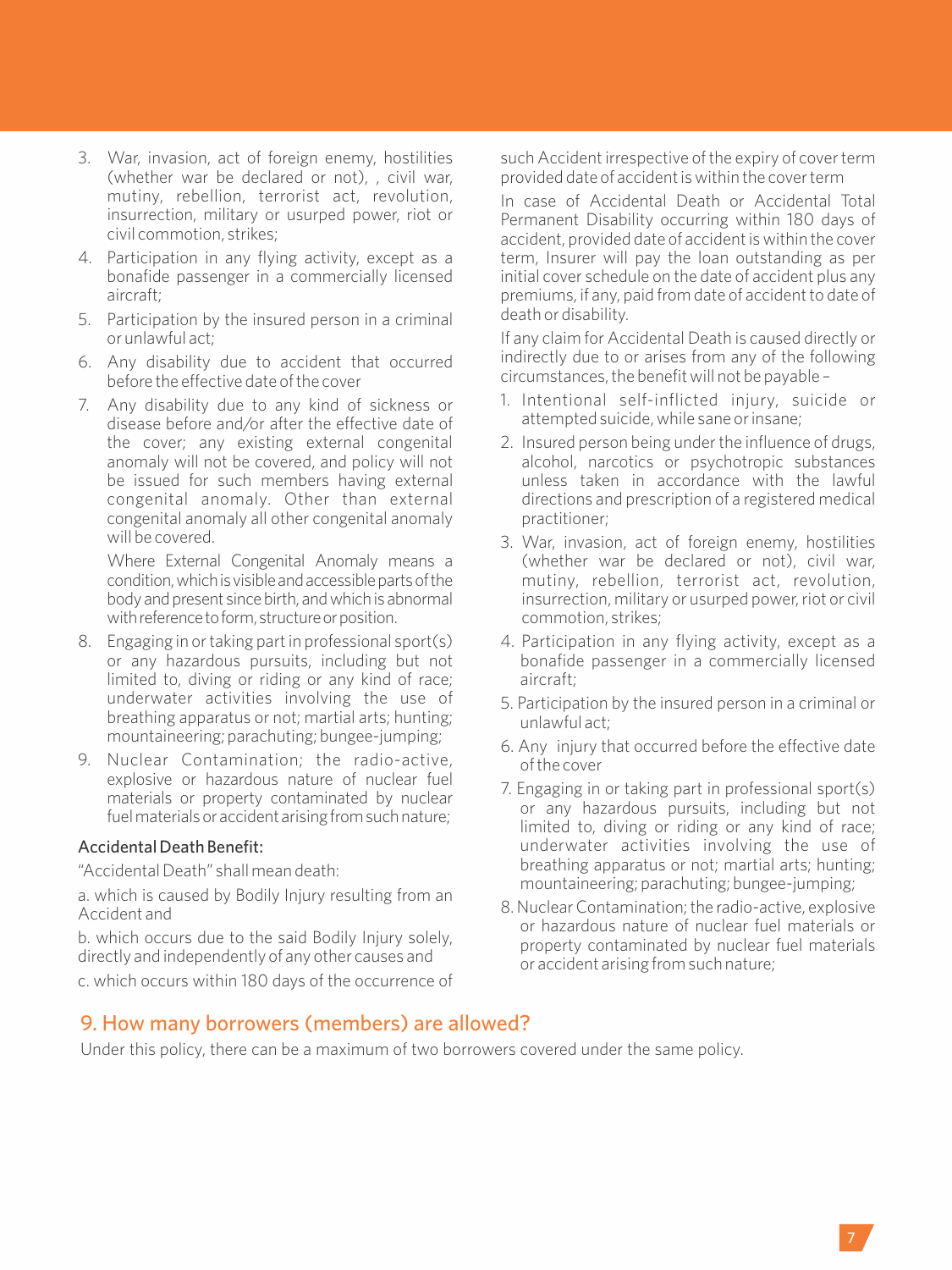## 10. How does the policy work in case of joint borrowers?

The borrowers have the following options -

|                                                                                                          | First claim basis (100% of Loan)                                                                                                                                                                                                                                                                                                                                                                                | Loan share percentage                                                                                                                                                                                                                                                                                                                                                                                                                                            |
|----------------------------------------------------------------------------------------------------------|-----------------------------------------------------------------------------------------------------------------------------------------------------------------------------------------------------------------------------------------------------------------------------------------------------------------------------------------------------------------------------------------------------------------|------------------------------------------------------------------------------------------------------------------------------------------------------------------------------------------------------------------------------------------------------------------------------------------------------------------------------------------------------------------------------------------------------------------------------------------------------------------|
|                                                                                                          | Extent of cover $\cdot$ Each of the joint borrowers is insured for 100<br>per cent of the outstanding loan amount.                                                                                                                                                                                                                                                                                              | Each of the joint borrowers is insured<br>$\bullet$<br>up to his/her share of the loan as<br>mentioned in the membership form                                                                                                                                                                                                                                                                                                                                    |
| Any one or<br>both the<br>borrower's<br>demise or total<br>permanent<br>disability due<br>to an accident | In the unfortunate event of either or both of the<br>٠<br>two borrower's demise or total permanent<br>disability due to an accident, the benefit is paid<br>to the member / nominee / appointee / legal<br>heir, through you, the Master Policyholder<br>In case of death or total permanent disability<br>due to an accident of one of the borrower the<br>cover for the other borrower ceases<br>immediately. | In the unfortunate event of either or<br>$\bullet$<br>both of the two borrower's demise or I<br>total permanent disability due to an<br>accident, the benefit is paid to the<br>member / nominee / appointee / legal<br>heir, through you, the Master<br>Policyholder - up to the deceased<br>borrower's share<br>• In case of death or total permanent<br>disability due to an accident of one of<br>the borrower the cover for the other<br>borrower continues |

## 11. What is the maturity benefit payable to the member/ Master Policyholder under this policy?

There is no maturity benefit payable under the IndiaFirst Life Group Credit Life Plus Plan.

## 12. What are the tax benefits under this policy?

Currently you may be eligible for the below mentioned tax benefits. These are subject to change from time to time as per Government Tax Laws. However, you are advised to consult your tax consultant.

|                        | Premium paid by the Master Policyholder                                                                             | Premium paid by the Member (by<br>separate payment or by enhancing the<br>(loan amount)                                                                                                                                                         |
|------------------------|---------------------------------------------------------------------------------------------------------------------|-------------------------------------------------------------------------------------------------------------------------------------------------------------------------------------------------------------------------------------------------|
| Master<br>Policyholder | Can claim the deduction under Section 37(1),<br>under Income Tax Act, 1961 for the entire amount<br>paid as premium | No deduction                                                                                                                                                                                                                                    |
| Member                 | No deduction                                                                                                        | Can claim the benefits under Section 80C,<br>under Income Tax Act, 1961. Receipt must<br>be in the name of the individual member<br>or the receipt must state that the premium<br>paid by the Master Policyholder is on<br>behalf of the member |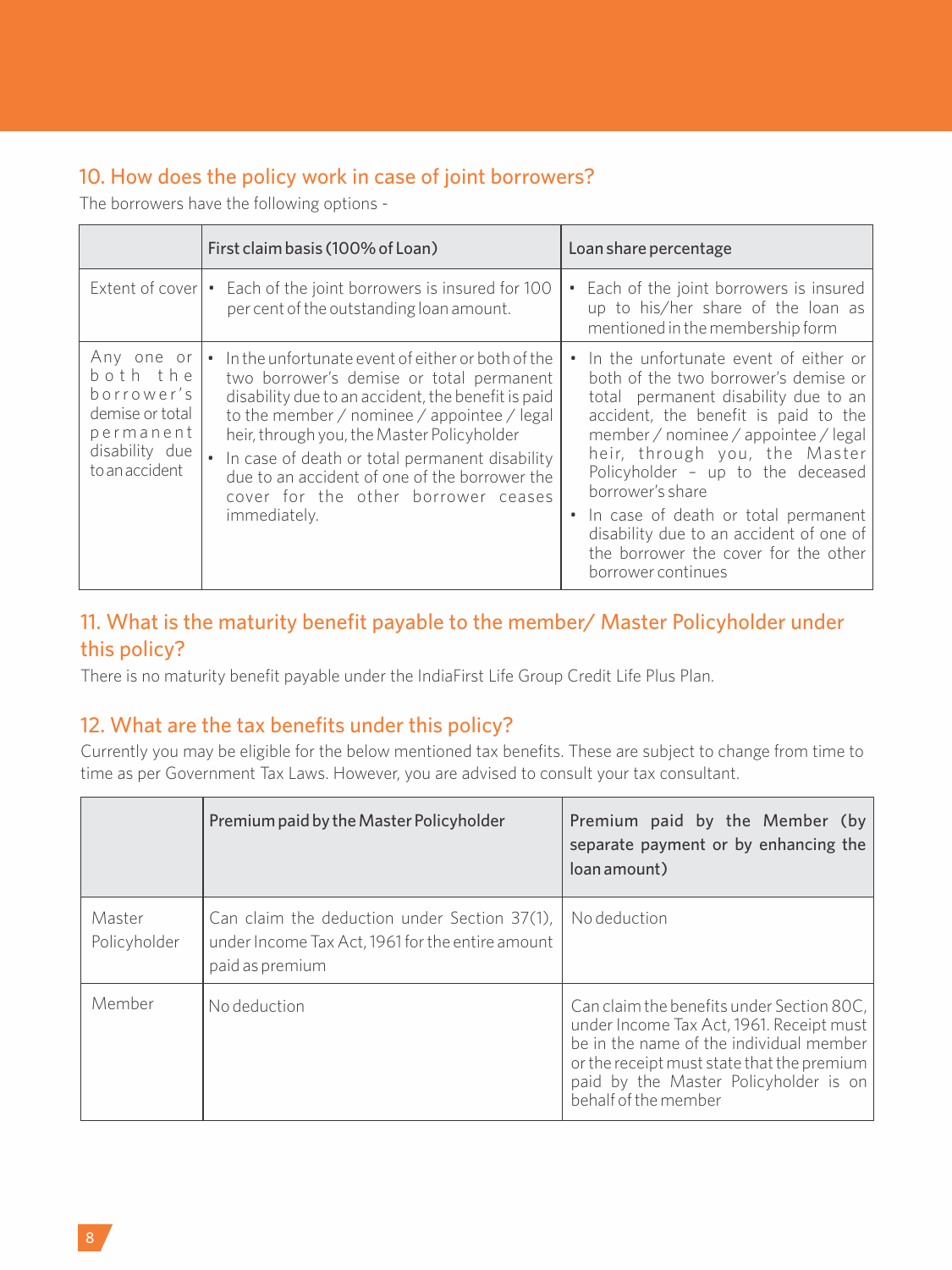## 13. What happens in case the repayment of loan starts a few years after the loan is disbursed?

| Risk cover          | • If the date of the loan disbursement and the start of loan repayment (EMI) are<br>different, your member can avail of 'Moratorium Period'<br>• The moratorium period allows for the risk cover to start even before the actual<br>loan repayment schedule begins<br>• For example: In case of education loan, the repayment installments start only<br>after study period has been completed. However, the member (student) is<br>covered during this period as well                                                       |
|---------------------|------------------------------------------------------------------------------------------------------------------------------------------------------------------------------------------------------------------------------------------------------------------------------------------------------------------------------------------------------------------------------------------------------------------------------------------------------------------------------------------------------------------------------|
| Payment of interest | • Level cover during moratorium period: Your member can choose to pay<br>interest during this period. In this case the sum assured will remain constant till<br>the start of the loan repayment<br>• Increasing cover during moratorium period: If the interest is not paid, the<br>outstanding loan amount will increase every month to the extent of the unpaid<br>interest till the repayment starts. Hence the cover amount will increase every<br>month to the extent of the unpaid interest till the repayment starts. |
| Moratorium Period   | • Minimum: 1 Year<br>Maximum: 7 Years                                                                                                                                                                                                                                                                                                                                                                                                                                                                                        |

Moratorium period is applicable if policy term is in multiple of years.

## **14. What happens if the loan is disbursed in phases?**

In cases where the loan is disbursed in phases, for example: construction linked home loan, the cover will start from the date of the first disbursement and will be equal to the total loan amount.

## **15. Will the amount of an additional loan be covered under this policy?**

The amount of the additional loan will not be covered under the existing cover. A fresh cover can be issued for the additional loan amount.

## **16. Missing your premiums?**

We provide you, the Master Policyholder and your Members with a grace period of 15 days for monthly premium mode and 30 days for all other premium mode under regular/limited payment mode. This period starts from the due date of each premium payment. All the policy benefits continue during this grace period. In case of death or total permanent disability, as the case may be, during grace period, only due premium, if any, before date of occurrence of death or disability will be deducted from the death or disability benefit. In case, you the Master Policyholder have collected the premium from the member before the completion of grace period and have not remitted the same to us (due to any reason), we will continue to provide coverage to that member subject to confirmation from master policyholder of the collection of the premium and recover of the premium from master policyholder .

#### **What are your options to revive the policy/ cover?**

You, the Master Policyholder and your member can revive the policy/cover within a period of five years from the due date of the first unpaid premium by paying the outstanding premium without interest but before the completion of cover term, as per the Board Approved Underwriting policy of the Company.

Under limited payment option, if member/master policyholder has not revived the policy within revival period of five years, then on completion of revival period termination value will be paid to the member/master policyholder and policy or contract terminates for that member.

## **17. Can you surrender / terminate the policy/ cover?**

- Yes, you the Master Policyholder/Member has the flexibility to surrender / terminate the policy / cover anytime during the cover term.
- In case any individual member wishes to foreclose the loan before end of the term or you, the Master Policyholder surrenders the Policy then the member has the option to continue the cover till the end of the policy term. The member also has the flexibility to surrender / terminate the cover before the end of cover term.
- Surrender value is applicable for single Premium option and termination value is applicable for limited Premium option.
- There is no surrender / termination value under regular premium option.
- The surrender / termination value is calculated as -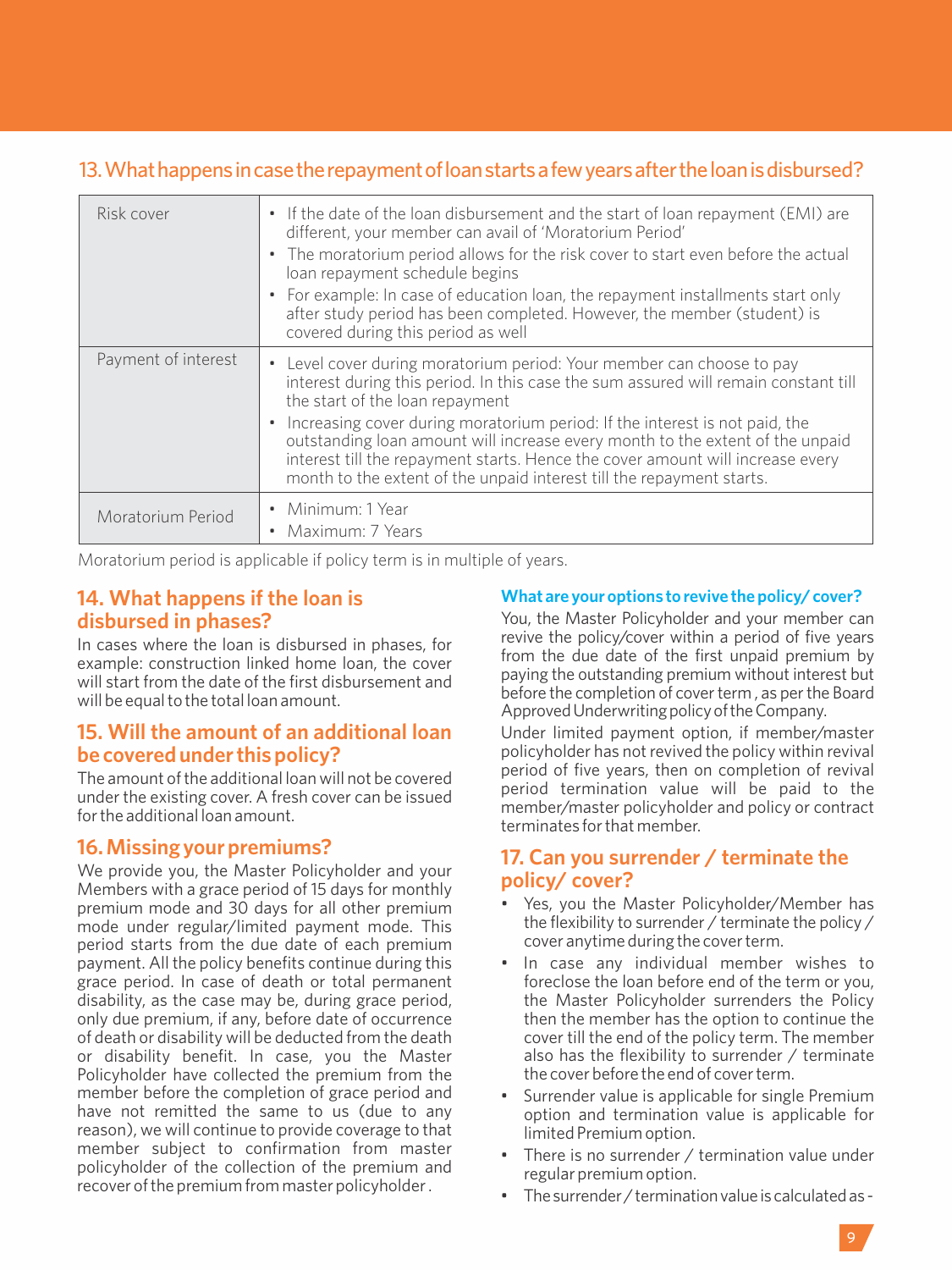|                                        | <b>Reducing Term Cover</b>                                                                                                                                                                                               | Level Term Cover                                                                                                                                                                              |
|----------------------------------------|--------------------------------------------------------------------------------------------------------------------------------------------------------------------------------------------------------------------------|-----------------------------------------------------------------------------------------------------------------------------------------------------------------------------------------------|
| Regular premium                        | Not applicable                                                                                                                                                                                                           | No surrender / termination value is payable                                                                                                                                                   |
| Limited premium -<br>Termination Value | 70% X Premiums Paid X $\{1 - M / xP\}$ X<br>{Current SA / Original SA }X<br>(Premiums Paid/Total Premiums)<br>payable under the policy)<br>Where $M =$ Elapsed months since<br>inception $\&$ P = Cover term in months } | 70% X Premiums Paid $X$ { $1 - M$ / $P$ } $X$<br>(Premiums Paid/Total Premiums)<br>payable under the policy)<br>Where $M =$ Elapsed months since<br>inception $\&$ P = Cover term in months } |
| Single premium -<br>Surrender Value    | 70% X Single Premium $X$ { $1 - M$ / $P$ } $X$<br>{ Current SA / Original SA }<br>Where $M =$ Elapsed months since<br>inception $\&$ P = Cover term in months.                                                           | 70% X Single Premium $X \{ 1 - M / P \}$<br>Where $M =$ Elapsed months since<br>inception $\&$ P = Cover term in months                                                                       |

## **18. What happens in case the person insured commits suicide?**

In case of death due to suicide within 12 months from the date of commencement of risk under the policy or from the date of revival of the policy, as applicable, the nominee or beneficiary of the policyholder shall be entitled to at least 80% of the total premiums paid till the date of death or the surrender value available as on the date of death whichever is higher, provided the policy is in force.

## **19. Can you cancel your Policy?**

Yes, The policy offers a Free Look period under which you the Master Policyholder/Member can cancel this Policy/Cover if you disagree with any of the terms and conditions of this Policy/Certificate of Insurance within the 30 days of receipt of your Policy document/Certificate of Insurance in case policy is sourced through distance marketing or electronic mode, if applicable and 15 days in case of other modes. You can return the Policy/Certificate of Insurance to us,whilestatingyourreasons forthesame.

#### Do you get any refund when you cancel your Policy?

Yes. We will refund an amount equal to the -

- Premium paid less:
- i. Pro-rata risk premium
- ii. Any stamp duty paid

iii. Expenses incurred on medical examination, if any

## **20. When your members cover ceases?**

The insurance coverage will cease at the earliest of i. Member attaining age 76 years or on death of the member or total permanent disability due to an accident whichever is earlier.

ii. Non-payment of limited/ regular premium after the grace period as applicable

- iii. End of cover term
- iv. Payment of Surrender / Termination Value
- v. Free Look Cancellation
- vi. Death of First Life in case of Joint Life coverage

## **21. Nomination**

The member can appoint a nominee as per section 39 of the Insurance Act, 1938 as amended from time to time.

#### **22.Assignment**

As per the provisions of Section 38 of the Insurance Act. 1938asamendedfromtimetotime.

## **23. Prohibition of Rebate**

As per provisions of Section 41 of the Insurance Act, 1938 as amended from time to time. No person shall allow or offer to allow, either directly or indirectly, as an inducement to any person to take or renew or continue an insurance in respect of any kind of risk relating to lives or property in India, any rebate of the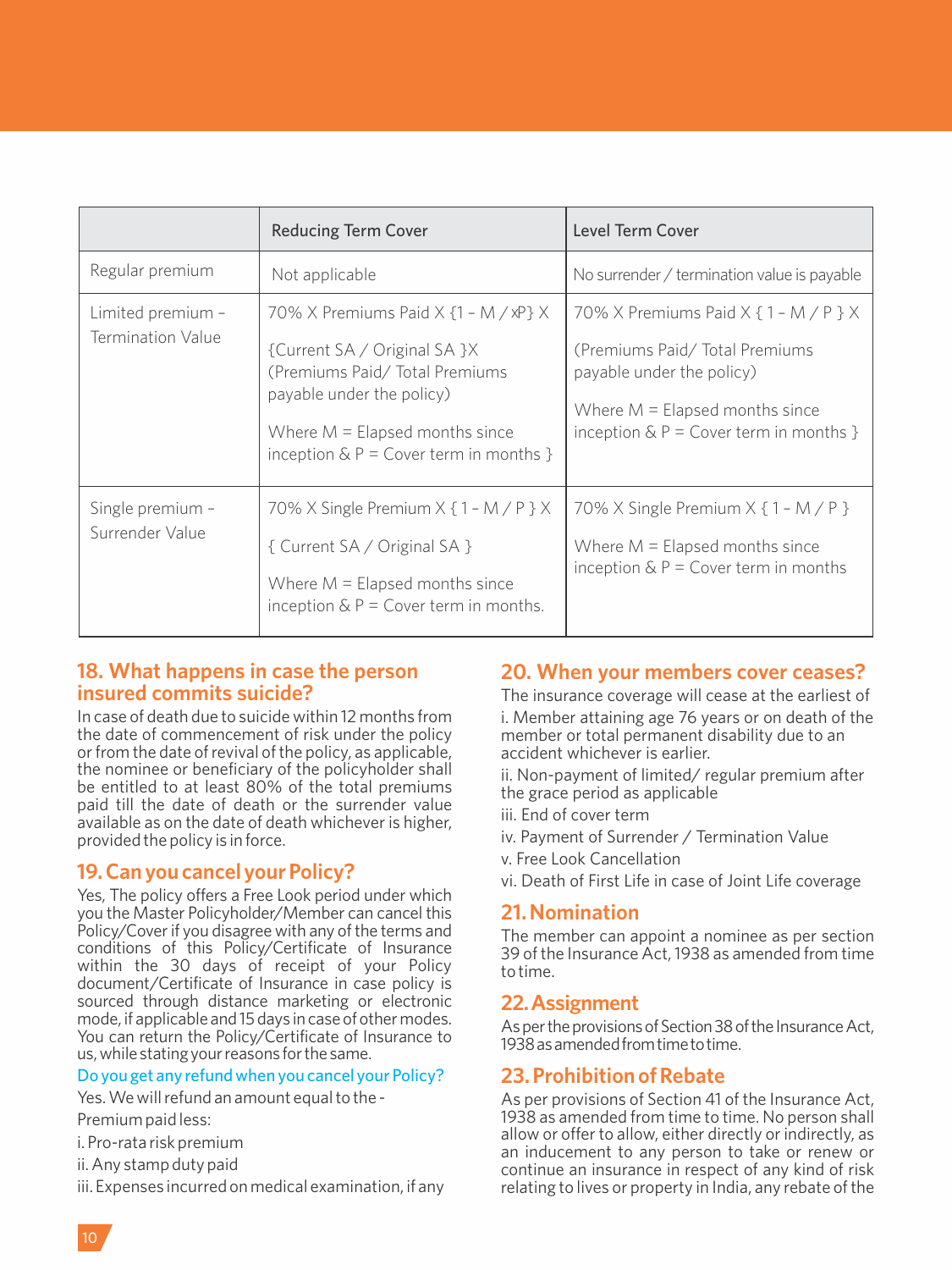whole or part of the commission payable or any rebate of the premium shown on the policy, nor shall any person taking out or renewing or continuing a policyacceptanyrebate,except suchrebateasmaybe allowed in accordance with the published prospectus or tables of the insurer. Provided that acceptance by an insurance agent of commission in connection with a policy of life insurance taken out by himself on his own life shall not be deemed to be acceptance of a rebate of premium within the meaning of this sub-section if at the time of such acceptance the insurance agent satisfies the prescribed conditions establishing that he is a bonafide insurance agent employed by the insurer. Any person making default in complying with the provisions of this section shall be liable for a penalty which may extend to ten lakh rupees.

## **24. What happens in case of submission ofinformationwhichisfalseorincorrect?**

Fraud/ Misstatement would be dealt with in accordance with provisions of Section 45 of the Insurance Act 1938, as amended from time to time.

Section 45 of the Insurance Act 1938, as amended from time to time states

- 1) No policy of life insurance shall be called in question on any ground whatsoever after the expiry of three years from the date of the policy, i.e., from the date of issuance of the policy or the date of commencement of risk or the date of revival of the policy or the date of the rider to the policy, whichever is later.
- 2) A policy of life insurance may be called in question at any time within three years from the date of issuance of the policy or the date of commencement of risk or the date of revival of the policy or the date of the rider to the policy, whichever is later, on the ground of fraud: Provided that the insurer shall have to communicate in writing to the insured or the legal representatives or nominees or assignees of the insured the grounds and materials on which such decision is based.
- 3) Notwithstanding anything contained in subsection (2), no insurer shall repudiate a life insurance policy on the ground of fraud if the insured can prove that the mis-statement of or suppression of a material fact was true to the best of his knowledge and belief or that there was no deliberate intention to suppress the fact or that such mis-statement of or suppression of a material fact are within the knowledge of the insurer: Provided that in case of fraud, the onus of disproving lies upon the beneficiaries, in case the policyholder is not alive.
- 4) A policy of life insurance may be called in question at any time within three years from the date of issuance of the policy or the date of commencement of risk or the date of revival of the policy or the date of the rider to the policy, whichever is later, on the ground that any statement of or suppression of a fact material to the expectancy of the life of the insured was incorrectly made in the proposal or other document on the basis of which the policy was issued or revived or rider issued: Provided that the insurer shall have to communicate in writing to the insured or the legal representatives or nominees or assignees of the insured the grounds and materials on which such decision to repudiate the policy of life insurance is based: Provided further that in case of repudiation of the policy on the ground of misstatement or suppression of a material fact, and not on the ground of fraud, the premiums collected on the policy till the date of repudiation shall be paid to the insured or the legal representatives or nominees or assignees of the insured within a period of ninety days from the date of such repudiation.
- 5) Nothing in this section shall prevent the insurer from calling for proof of age at any time if he is entitled to do so, and no policy shall be deemed to be called in question merely because the terms of the policy are adjusted on subsequent proof that the age of the Life Insured was incorrectly stated in the proposal.

## **25. About IndiaFirst Life Insurance**

We've had Bank of Baroda, Andhra Bank (now, Union Bank of India) and Legal & General as our founding partners. After journeying with us through our years of growth, Legal & General sold its stake in Feb 2019 to Carmel Point Investments India Private Limited, a body corporate incorporated under the laws of Mauritius and owned by private equity funds managed by Warburg Pincus LLC. This is the first deal wherein a private equity fund has taken an interest in a life insurance company. Our shareholding pattern of the company now stands at: Bank of Baroda – 44.00%, Union Bank of India – 30.00%, and Carmel Point Investments India Private Limited – 26.00%.